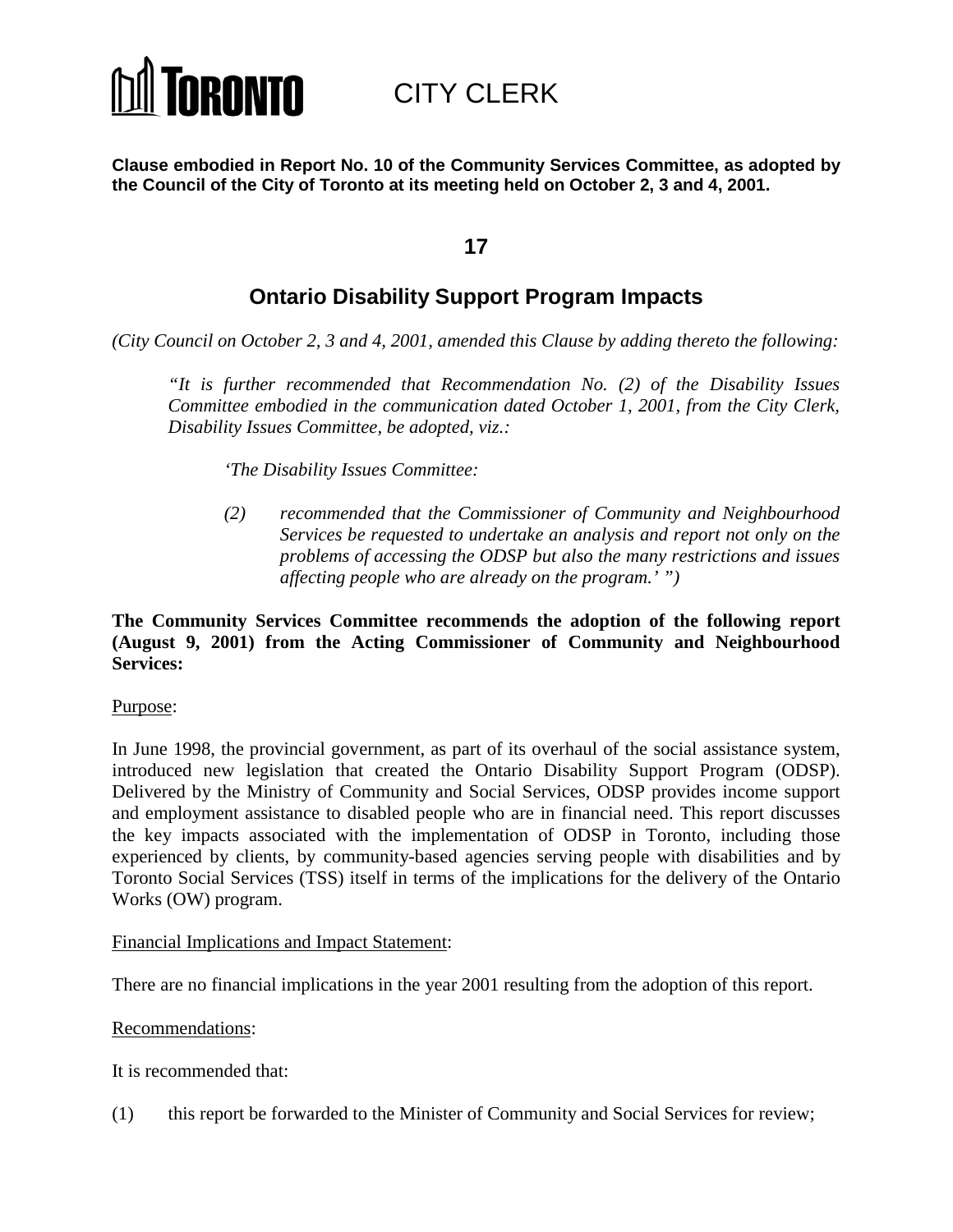- (2) the Minister be requested to address the key impacts related to the implementation of the Ontario Disability Support Program in Toronto enumerated in the report, namely:
	- (i) issues affecting OW clients' ability to access the program, including concerns related to the new definition of disability, to the complexity of the ODSP eligibility determination process, and to the availability of resources and supports needed to assist disabled individuals with applying for ODSP; and
	- (ii) issues affecting TSS' delivery of the OW program delivery; and
- (3) the appropriate City officials be authorized and directed to take the necessary action to give effect hereto.

### Background:

In June 1998, as part of its overhaul of the social assistance system, the Province proclaimed the the Ontario Disability Support Program Act (ODSPA), which replaced the Family Benefits Act (FBA), and the Vocational Rehabilitation Services (VRS) Act.

Through the ODSPA, the Province set out to create a new program solely for persons with disabilities, moving them outside the conventional "welfare" system. The stated intent of the Ontario Disability Support Program (ODSP) is to "take people with disabilities off welfare" and "to support them towards the goals of independence and employment".

ODSP has two primary functions: to provide income support to disabled individuals who are in financial need; and to provide employment supports to clients who want to work. The income support program provides financial assistance to those who qualify, introduces new eligibility criteria and new approaches to the treatment of assets, income and special needs, and establishes a centralized process for adjudicating disability. The employment support function replaces the VRS Act, and provides services to people with disabilities to assist them in their move towards employment. The key features of ODSP are detailed in Attachment 1.

The Province continues to deliver the program. However, the City is required to cost-share provincial administrative costs on a 50/50 per cent basis and ODSP benefits to clients on an 80/20 Provincial/Municipal basis as part of the downloading of responsibilities to municipalities.

A previous report to City Council dated May 25, 1998 described the key features of the new program, and briefly discussed the implications for applicants and clients. The report noted that certain changes contained in the new legislation and ODSP program appeared to be beneficial to disabled people. However, TSS also identified a number of potential concerns. For example, it was expected that the introduction of more restrictive eligibility criteria would make it difficult for clients with disabilities to access ODSP.

It has now been three years since ODSP took effect. The key impacts associated with the implementation of ODSP in Toronto, including those experienced by clients, by community based agencies serving people with disabilities and by TSS itself in terms of the implications for the delivery of the Ontario Works program, are identified and discussed in this report.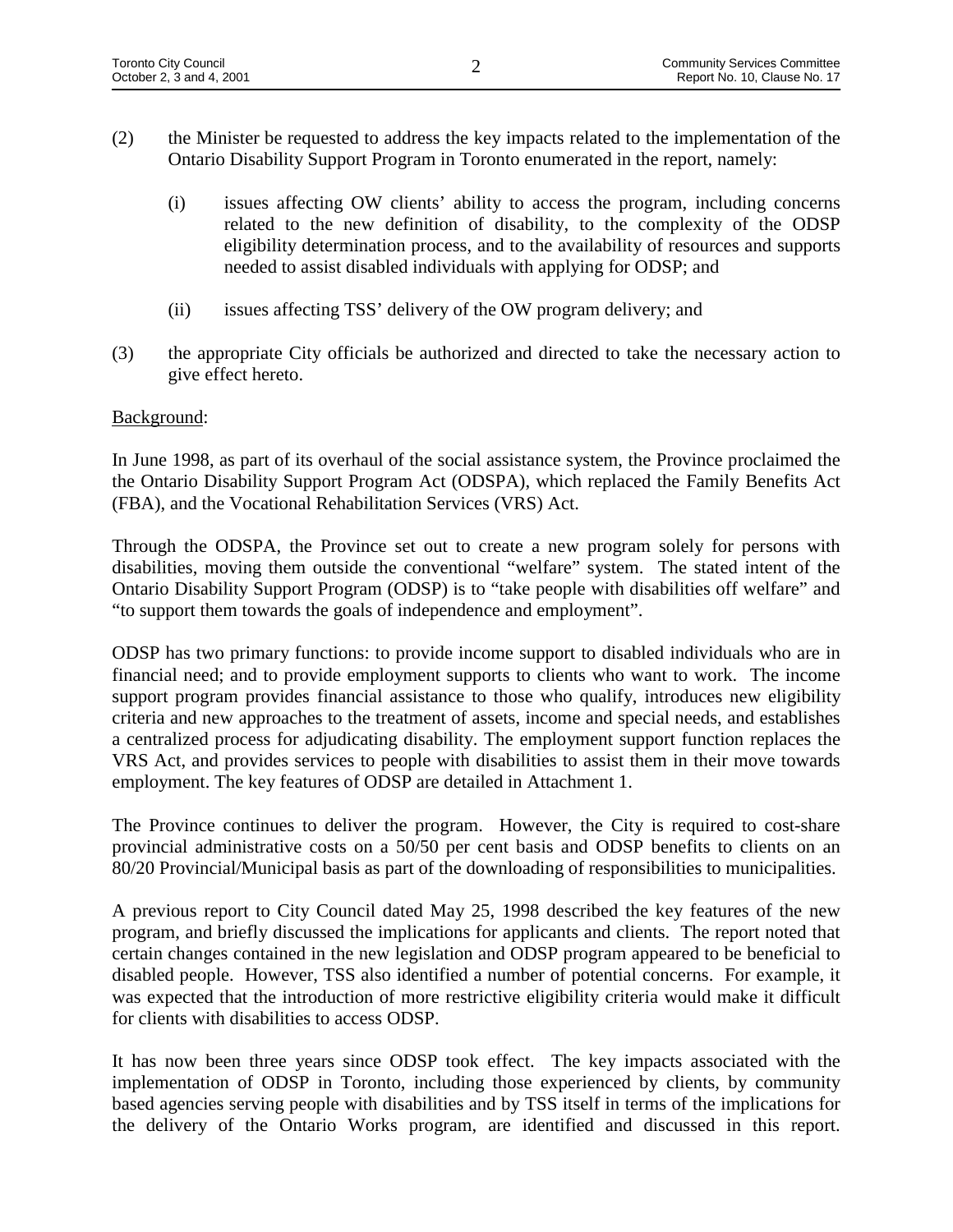Community representatives have expressed similar concerns about ODSP at various forums, including through deputations to the Community Services Committee.

#### Discussion:

The ODSP service delivery model has introduced key changes in a number of areas. Foremost among these is the new ODSP application process, which requires both the determination of disability and a subsequent assessment of financial eligibility. In particular, two aspects of the way eligibility is assessed have been changed compared to the former FBA program:

- (1) the definition of disability has been substantially altered, such that the process used to determine whether a disability exists requires extensive medical information and documentation; and
- (2) ODSP has instituted a self-referral process that requires individual applicants to be responsible on their own for completion of the necessary steps to apply for the program.

It is generally acknowledged that the ODSP application process is involved and complex. The primary components of the application process are enumerated in Attachment 2.

Disabled clients in immediate financial need apply for ODSP through the Ontario Works program. However, TSS' role in the application process is significantly circumscribed under the ODSP service delivery model. For example, TSS staff cannot directly refer clients to ODSP who are not able, for reasons related to their disability, to seek the medical information and expertise necessary to complete the disability determination process. A caseworker's ability to actively assist disabled clients who may be eligible for ODSP, and whose needs could best be met through the program, but who cannot initiate an application, is thus seriously restricted.

TSS, as well as community agencies that work with people with disabilities, continue to be concerned about the degree to which disabled individuals can access ODSP, and the effects when they cannot. These issues are discussed in the following section. Subsequently, the impacts on the broader community, including community based service providers, are discussed. Finally, the report highlights implications of the ODSP service delivery model for the City's Ontario Works caseload.

(I) Impacts on Clients:

#### Access to ODSP:

Applying for ODSP is a complex and involved undertaking. As indicated above, it is also one that now resides largely with the individual who is making the application. Both TSS and community-based agencies are concerned about the way in which access to the program has been affected by the new definition of disability and the lack of support available to individuals to complete the application process.

ODSP introduces a new standardized and comprehensive disability test. The newly formed Disability Adjudication Unit (DAU) is responsible for verifying that a person is disabled. To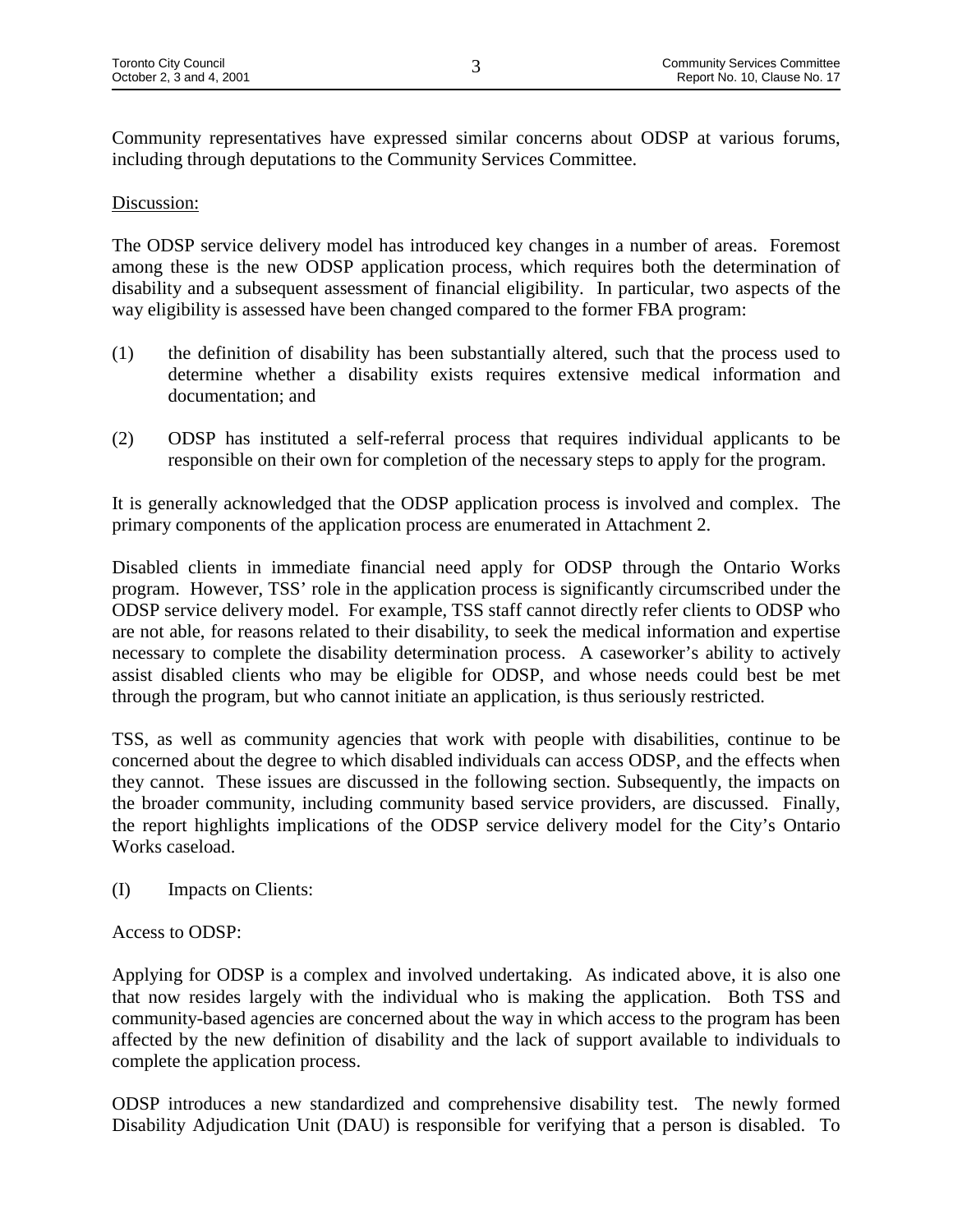that end, all individuals applying for ODSP must obtain and complete a Disability Determination Package (hereafter referred to as the Package). Complex information is requested, which must usually be provided by a range of medical specialists, depending on the nature of the disability claim. In most cases, substantial support is required to complete the forms included in the Package. Applicants may also face direct costs related to obtaining information and assistance from medical professionals, which can range from \$50.00 to \$120.00. The Package must be filled out and forwarded to the DAU within the allotted 90 days.

Under the ODSP service delivery model, TSS caseworkers' role is restricted to providing the Package to clients making an application. Caseworkers do assist clients in other ways, however. Clients who may wish to apply for ODSP, or who may be disabled but unaware of the program, are informed about the steps that are necessary to complete an application, and given an overview of the program.

TSS has also taken significant steps in its offices to assist clients to access ODSP more effectively, as well as to manage cases through the process. These include:

- (1) linking clients applying for ODSP with supports in the community, and working closely with staff in shelters and community agencies to facilitate referrals of vulnerable people to ODSP;
- (2) designating specific TSS staff to liaise with ODSP offices in each of the Division's 14 offices, as a basis for ensuring information required by ODSP to adjudge financial eligibility is provided as quickly as possible; and
- (3) designating staff to work with legal clinics to assist clients who are appealing the decision of the DAU or a decision made by ODSP staff regarding financial eligibility.

At the same time, based on the firsthand experience of community agencies and caseworkers, many clients face difficulty completing the ODSP application process, and notably the Disability Determination Package. This is especially true for the most vulnerable clients; notably those who are homeless or have certain severe mental health disabilities. As will be elaborated later in this report, it does not appear that the appropriate linkages and processes are in place to support the applicant to provide the required referral information and medical documentation.

It should also be noted that both ODSP applicants and community agencies have expressed concern about the length of time required for certain parts of the application and eligibility determination process to be completed. Clients awaiting the DAU decisions about the status of their disability claim have often experienced delays. Similarly, clients currently appealing a DAU decision denying their disability claim can wait for more than one year for the Social Benefits Tribunal (SBT) to hear and adjudicate their case. Concerns have also been expressed by clients, TSS staff and staff from community agencies about the limited information available from the DAU and ODSP offices about the progress of an application through the ODSP system.

The Ministry of Community and Social Services (MCSS) is currently reviewing the operation of the DAU, and assessing potential changes to the process by which clients are referred to the DAU. However, at this time, TSS is not aware of specific changes that are being introduced, nor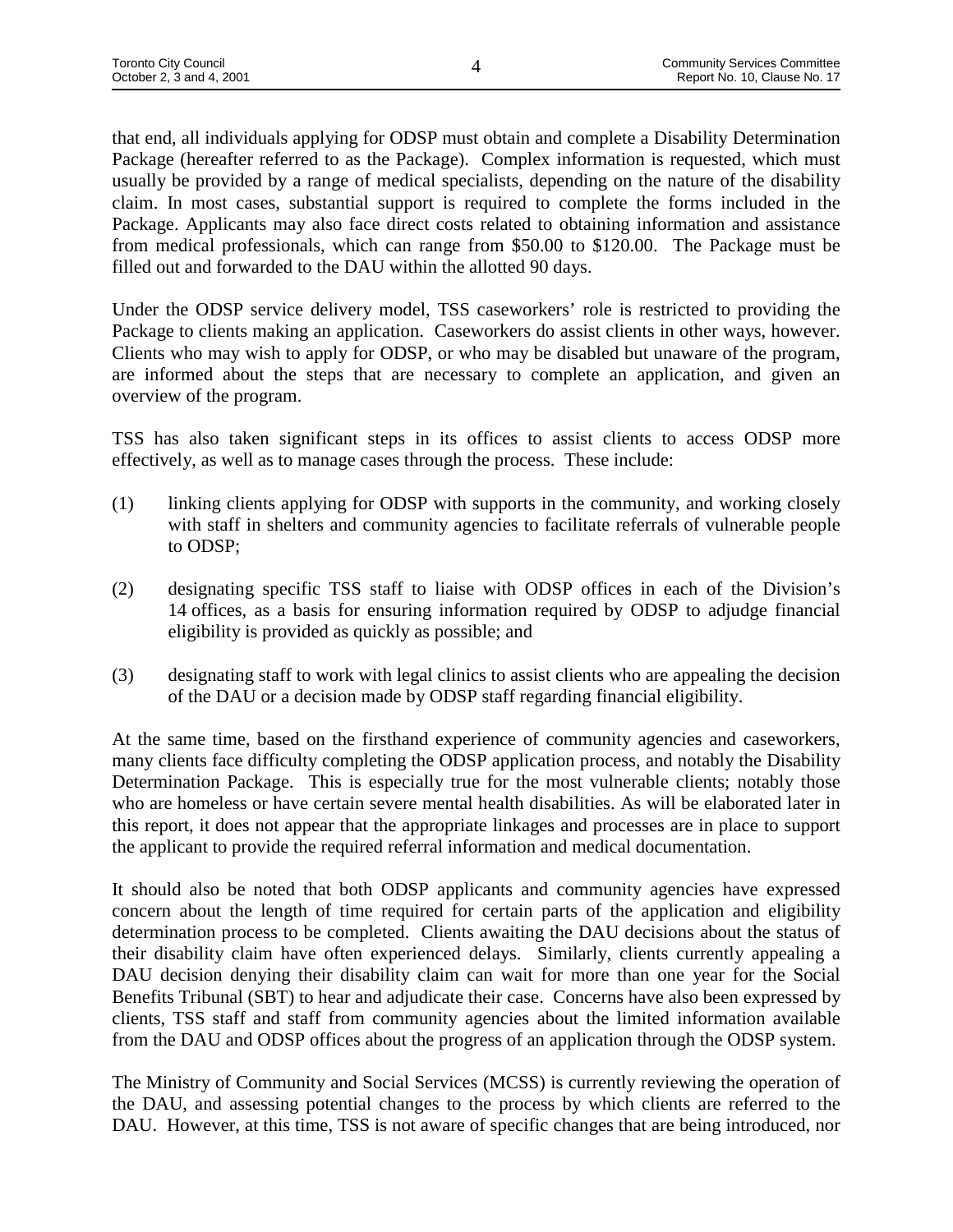the extent to which they will address issues related to the complexity of the DPP, and the degree to which many clients require extensive support to complete this component of the ODSP eligibility process.

Client Quality of Life:

Clients who cannot access ODSP benefits in a timely manner, or who may not meet the stringent criteria by which disability is now defined, can be adversely affected in several ways. Based on TSS' experience, as well as that of community agencies assisting people with disabilities, there are growing numbers of vulnerable individuals and families who are not qualifying for ODSP, and will be required to live on the substantially lower allowances, and less intensive employment supports, available through OW. For example, the maximum allowance for a single person in receipt of OW is \$520.00 per month. The same individual would receive more than twice that amount, or \$1,174.00, from ODSP. A disabled individual with a non-disabled spouse and two children would receive \$2,270.00 in benefits under ODSP, compared with the \$1,278.00 a similar size family would receive on OW.

The level of assets that can be retained by eligible ODSP recipients is also substantially higher than that allowed under OW; whereas a single person is allowed \$520.00 in assets under OW, the comparable level under ODSP is \$5,000.00.

From the perspective of obtaining and maintaining appropriate housing, or of potential expenses related to living with a disability, ODSP benefit levels and asset levels provide a great deal more security than their OW counterparts. Single persons who may not currently qualify for ODSP under the new definition of disability are particularly disadvantaged in a city like Toronto, where housing costs are high by national standards and affordable housing scarce.

There are also instances where ODSP clients, who the DAU has determined are disabled, have their financial benefits terminated and suffer adverse consequences as a result. This can happen because the nature of a client's disability, or a personal or health crisis, interferes with the recipients' ability to meet ongoing eligibility related requirements. Similarly, clients who are institutionalized (e.g., hospitalized) may also lose their eligibility for ODSP benefits. In these situations, individuals and/families are very vulnerable, and may face significant stresses. Health and living conditions can deteriorate rapidly, especially if a client loses his/her housing and faces the threat of homelessness.

Recent policy changes introduced by the Province also affect OW clients applying for ODSP. As of April 2001, rules governing asset limits for OW clients making an application for ODSP have been modified. When an OW client makes an ODSP application, he/she can retain assets at the much higher levels allowed under ODSP. However, if the application is not successful, lower OW asset limits are then applied retroactively starting from the date the case was first referred to ODSP. At this point, if the individual's asset levels still exceed those allowed under OW, the client will no longer be eligible to continue receiving OW. Similarly, clients may also incur an overpayment if they were only receiving OW in the first place because the higher ODSP asset levels were used to establish their eligibility. These situations can cause hardship for clients, particularly given the length of time it can take for an ODSP eligibility decision to be rendered.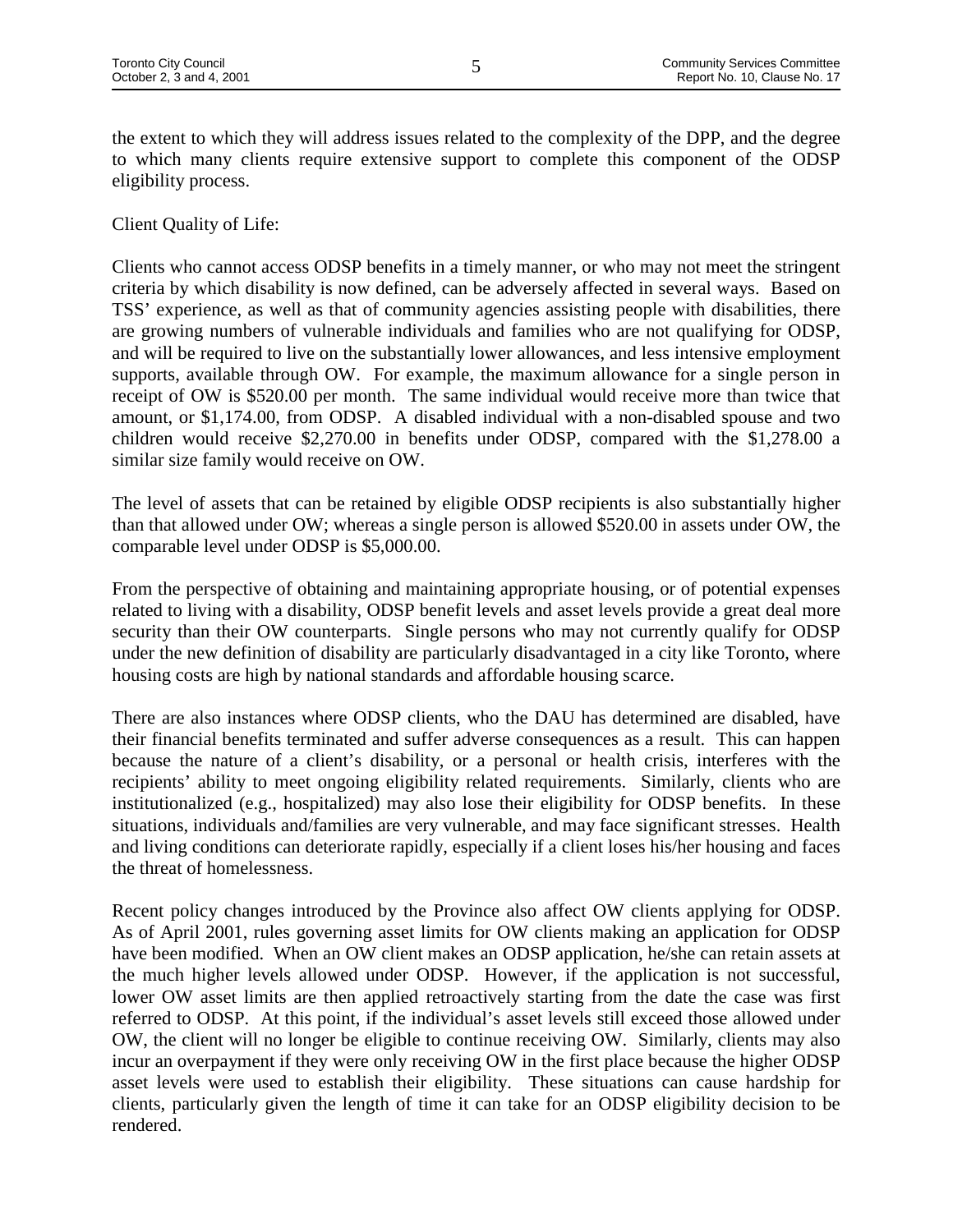Finally, TSS is now responsible for providing dental and vision care needs for ODSP dependent adult family members who are not disabled. Not only does this require additional administrative resources, it sets up a situation where adult dependents of disabled individuals who receive ODSP have to seek such benefits through the OW system. OW benefits are not as generous as those provided to disabled individuals under ODSP, which means that members of the same family receive different levels of dental services.

(II) Impacts on the Community:

Client experiences to-date indicate that the current ODSP service delivery model, which requires the applicant to navigate the complex and involved ODSP eligibility process, is creating substantial difficulties for many individuals. As noted above, many clients need assistance, including financial assistance, to complete the application process. The function of supporting clients has been shifted onto the community-based service sector. This is a new and unrecognized responsibility that agencies have taken on out of necessity.

At present, various community agencies make substantial efforts to co-ordinate the application process on behalf of disabled individuals by ensuring appropriate information is obtained, by helping the client complete the application within the required timeframe, and by tracking the progress of the application on behalf of the client where necessary. However, agencies are not directly funded to provide this type of labour intensive assistance to often very vulnerable people. As a result, it is recognized that there is insufficient capacity to quickly and appropriately support individuals who are applying for ODSP.

While a range of community agencies are currently assisting clients, there is increasingly a consensus that a multi-service/multi-disciplinary team approach to supporting client's efforts to complete the Disability Determination Package and the ODSP financial eligibly determination process is needed. The experience of agencies which have used this approach on a pilot basis, combining the expertise of community legal workers, social workers and medical professionals, indicates that it is successful.

However, limited resources are available to support such a delivery model in the community. The work done to date could serve as the basis for further exploration of a multi-service approach to assisting ODSP clients. Moving forward will require that the Province recognize community efforts to assist ODSP clients, and actively support effective service delivery approaches developed by local agencies. For its part, TSS is interested in participating in initiatives that will streamline or improve OW clients' access to ODSP, and will work co-operatively with MCSS and community agencies to that end.

- (III) Impacts on TSS' OW Program Delivery:
- OW Caseload Composition Changes:

Individuals who do not qualify for ODSP because of the more rigorous definition of disability, or who have significant difficulty accessing the program, are now remaining on the OW caseload. In TSS' experience, many of these individuals may not be employable because they have multiple barriers, including health, physical or mental health issues.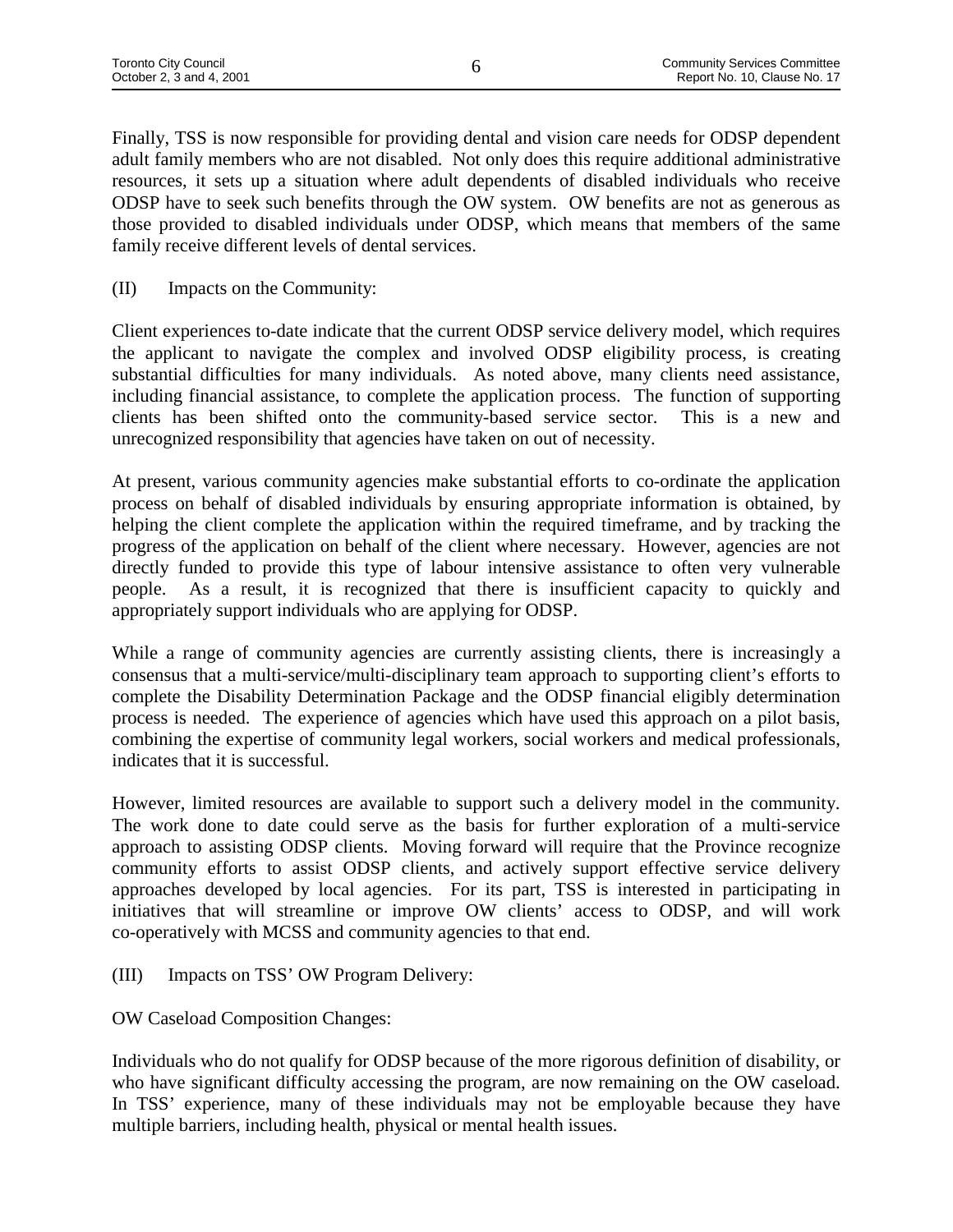In the near term, in the context of overall caseload declines, the proportion of OW clients who face substantial barriers to employment, or who may be unemployable, is increasing. TSS' June 21, 2001, report to the Community Services Committee, entitled, "Recent Changes in the Profile of Toronto's Ontario Works Caseload," revealed that people who are ill or who have a disability that constitutes a substantial employment barrier comprise a steadily growing proportion of the OW caseload (14 percent in January 2000 versus 16 percent in May 2001). This trend indicates the difficulty this client group has securing employment.

In the longer term, TSS anticipates that if changes are not made to the ODSP delivery model or to the new definition of disability, the OW caseload will increasingly be comprised of clients who are not employable. The implication of this change are discussed in the following section.

#### Case Management Impacts:

Disabled persons in immediate financial need apply for ODSP through the Ontario Works program. There have been a number of impacts on TSS related to the management of these clients' cases, which are briefly reviewed below.

TSS has recognized that there is need for a more effective and rapid flow of information between the DAU and TSS, and between ODSP and TSS offices. Currently no mechanisms exist that allow TSS caseworkers to track the status of ODSP applications. While TSS continues to work with the Toronto Regional Office of MCSS to address these issues through new technology and reporting systems, the extent of these improvements is unknown. The ongoing lack of information makes case management difficult. As a result, staff are unable to intervene on behalf of clients applying for ODSP (such as assessing what steps might be taken to support client applications).

The potential impacts on the quality of life of ODSP clients whose benefits are terminated, were discussed previously. Still, there are additional impacts on TSS caseworkers and on these individuals if they reapply for ODSP. In most cases, the individual, who is usually still eligible for ODSP, must again apply for OW to meet basic needs. OW caseworkers must then re-refer the client to ODSP. Although the Province has established a process to fast track such clients, it is inconsistently employed. Frequently, the result is duplication of work and effort for both the client and TSS staff as the application process must be repeated in its entirety (including obtaining all medical documentation and covering associated costs).

In the meantime, TSS is required to provide continued support to ODSP applicants through OW. According to TSS caseload statistics, a growing proportion of OW clients are not employable. It is inappropriate given the circumstances to assume that these individuals can or should be expected to participate in mandatory OW activities such as Community Participation placements, even with substantial support. While these clients can have their participation requirements deferred, they no longer are automatically exempt, as was the case until recent policy changes applied mandatory participation requirements to all clients who are applying for ODSP.

Nonetheless, if individuals who face multiple barriers are to participate in OW activities, intensive client supports will be required. The current provincial funding model, however, does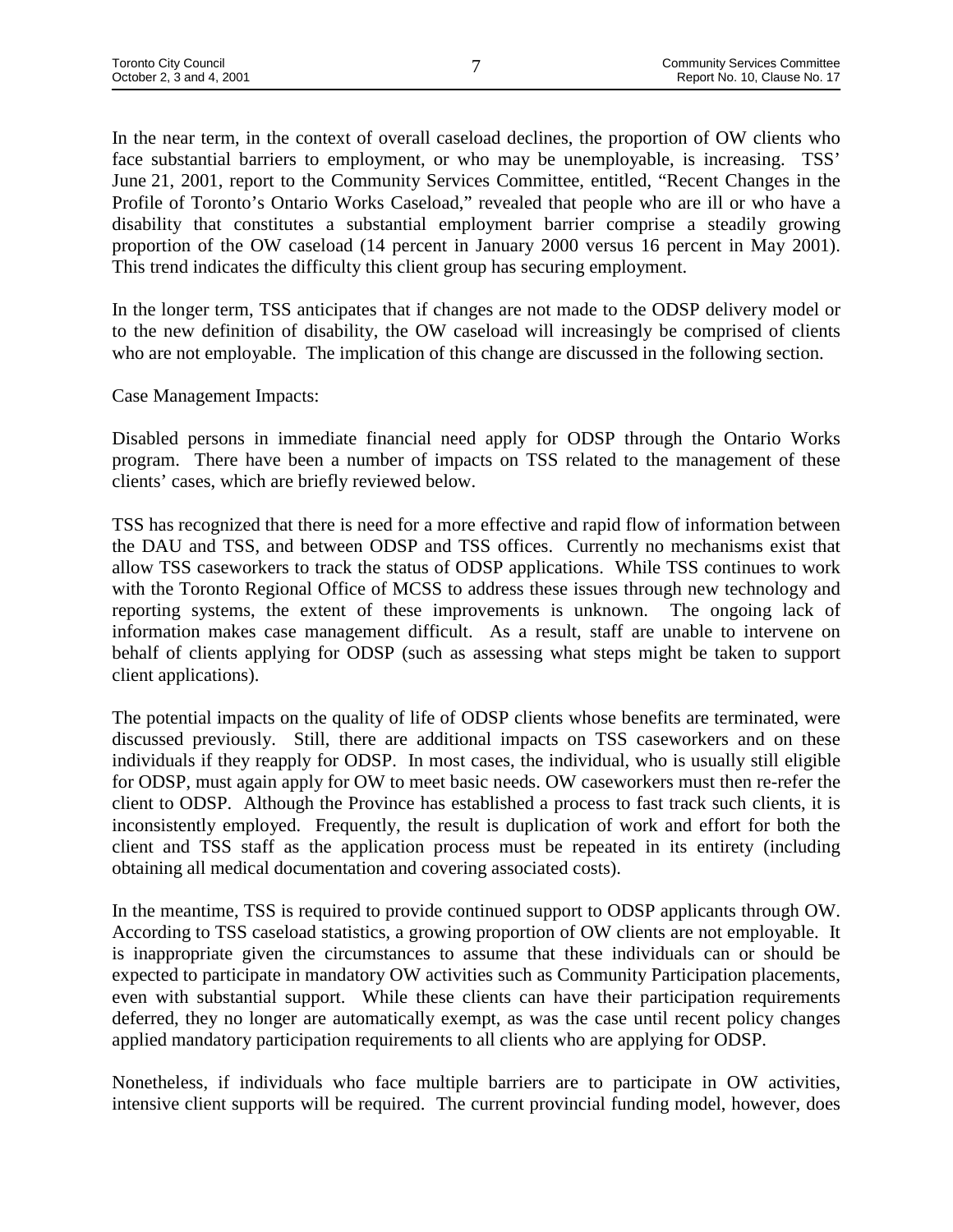not make provision for providing the level and degree of support that will be needed to assist this sizable and growing client group.

#### Conclusion:

The ODSP service delivery model places primary responsibility on the applicant to gather the necessary documentation and information to satisfy requirements related to eligibility determination. TSS' experience, and that of agencies who work with these populations, indicates it is not realistic to expect individuals in these situations to successfully complete the application process without substantial and ongoing support. The function of supporting clients through the application and appeal process has been shifted onto the community-based service sector. While TSS caseworkers still assist OW clients who are applying for ODSP, their role and mandate is circumscribed under the ODSP service delivery model.

Clients applying for ODSP, and those who have been declared ineligible as a result of the restrictive definition of disability now in place, have been adversely impacted in a number of ways, as documented in this report. There is growing concern in the community that the inability to access ODSP is negatively affecting the quality of life of vulnerable individuals and families. Both community agencies and TSS have also been affected by the outcomes of the ODSP delivery model. TSS is specifically concerned about the increasing proportion of unemployable individuals who are remaining on the OW caseload, given that OW is a program designed to assist employable people to find work as quickly as possible.

At this point, addressing key concerns identified in this report will require that the Province recognize present limitations in the ODSP service delivery model, as well actively support community efforts to assist ODSP clients. For its part, TSS is interested in participating in initiatives that will streamline or improve OW clients' access to ODSP, and will work co-operatively with MCSS and community agencies to that end.

\_\_\_\_\_\_\_\_\_

Contact:

Heather MacVicar General Manager, Social Services Division Tel: 416-392-8952/Fax: 416-392-8931 Email: hmacvic@city.toronto.on.ca

List of Attachments:

Attachment 1: Key Features of ODSP Attachment 2: ODSP Application Process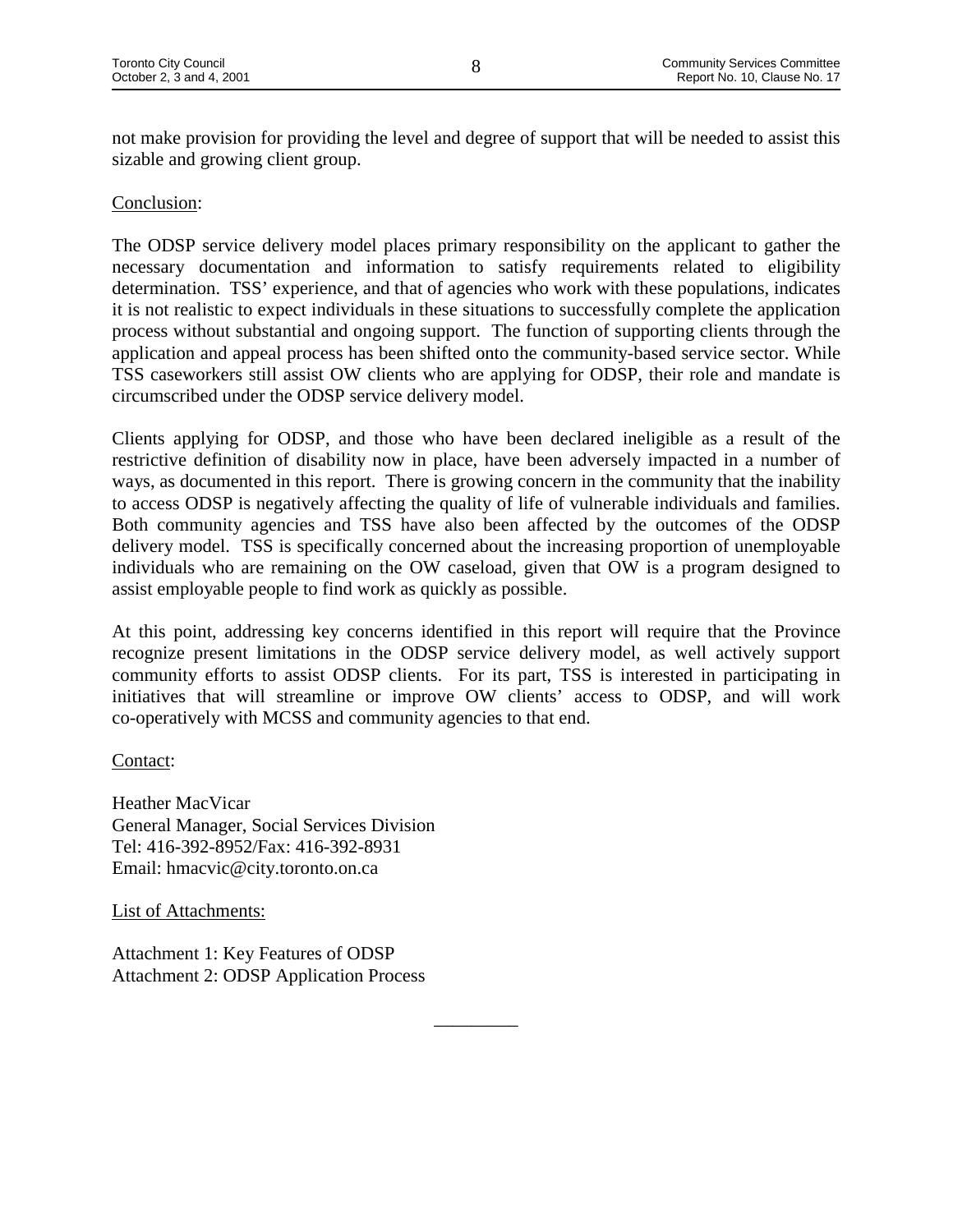#### Attachment 1: Key Features of ODSP

Program Eligibility:

A person is eligible for ODSP who is 18 years or older, has a disability that substantially restricts activities of daily living, and is in financial need. Persons aged 65 years and older, who are not eligible to receive Old Age Security (OAS), are also eligible. For the first time, persons in receipt of Canada Pension Plan Disability benefits are eligible if they meet the financial needs criteria. Persons aged 60-64 who qualified for FBA before January 1, 1998, continue to be eligible for ODSP, as will permanently unemployable and disabled recipients eligible before May 1, 1998.

Benefit Levels:

Benefit levels are 22 percent higher than those provided under the OW program. Under ODSP, clients are also able to keep more of their assets to cover the costs associated with a disability.

Employment Supports:

Through a new Employment Supports program, ODSP provides a range of services to people with disabilities who can and want to work. These services will be provided to any person for whom a disability presents a substantial barrier to employment, whether or not they are receiving income assistance under the ODSP.

Definition of Disability:

ODSP establishes a new definition of disability that refers to "substantial restrictions in one or more activities of daily living such as personal care, functioning in the community, and the workplace." The disability, which may result from mental or physical impairment, has to be major, continuous, or recurrent in nature, and must last for one year or longer. This is a much more focused, and potentially more restrictive definition than was used under the previous FBA program. Thus, people previously considered permanently unemployable who were eligible for Family Benefits, including non-disabled people who had a serious employment barrier (e.g., drug or alcohol problem), will no longer be considered disabled, and will not be eligible for ODSP. These individuals must now apply for social assistance benefits through OW.

Disability Test:

ODSP introduces a new standardized and comprehensive disability test. The newly formed Disability Adjudication Unit (DAU) will make decisions verifying that a person is disabled. The Unit includes Occupational Therapists, Nurse Practitioners and Physiotherapists, as well as Physicians, Psychologists and Optometrists. Once a disability determination has been made, clients will only be retested if and when the disability is expected to improve. Persons with no expectation of improvement in their disability will not be retested.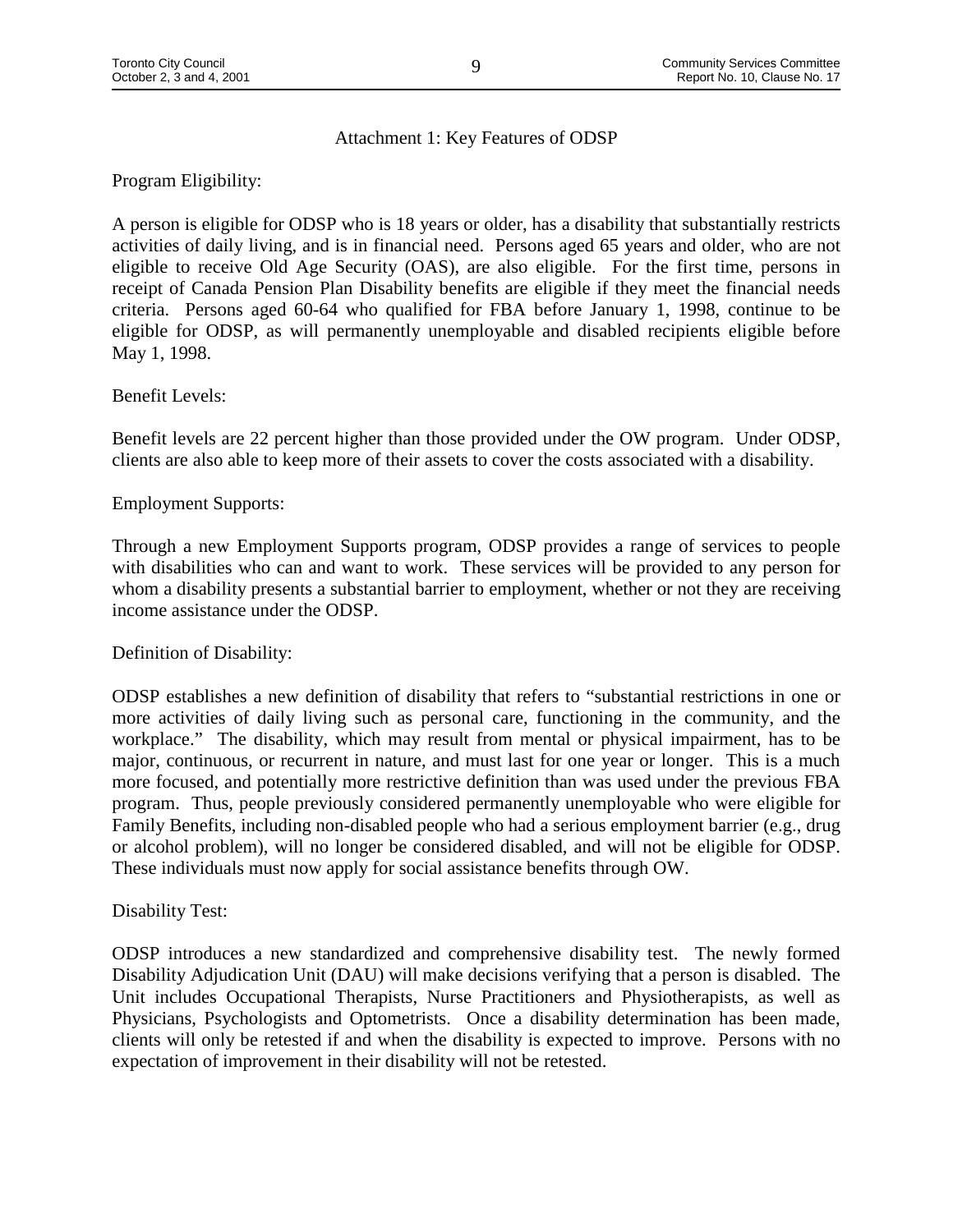Attachment 2: ODSP Application Process

- (1) Anyone who believes he/she has a disability has the right to apply for ODSP.
- (2) Financial eligibility for OW must be established immediately for all clients who apply for ODSP through the OW program.
- (3) An OW caseworker can issue a Disability Determination Package (DDP) to clients who wish to apply for ODSP.
- (4) Applicants have 90 days from the date of referral by the OW caseworker to ODSP to complete the forms necessary for the determination of disability by the Provincial Disability Assessment Unit (DAU), or their file will be closed and they will be required to reapply.
- (5) When it is determined that an applicant has a disability and is eligible for ODSP, financial eligibility must be reconfirmed by the ODSP office.
- (6) Clients who are denied by the DAU may appeal their case, first through an internal process review at the DAU, and subsequently to the Social Benefits Tribunal (SBT).

It should be noted that there are strict time limits for step (6). If a client does not request an internal review within 10 days, and submit such a request in writing, DAU will deem the case to have been withdrawn and close the case. A client can appeal to the SBT within 30 days if the internal appeal is unsuccessful. If an appeal is denied, the client will need to reapply again.

*(City Council on October 2, 3 and 4, 2001, had before it, during consideration of the foregoing Clause, the following communication (October 1, 2001) from the City Clerk:*

#### *Recommendations:*

*The Disability Issues Committee:*

- *(1) endorsed the recommendations embodied in the report (August 9, 2001) from the Commissioner of Community and Neighbourhood Services, entitled "Ontario Disability Support Program Impacts"; and*
- *(2) recommended that the Commissioner of Community and Neighbourhood Services be requested to undertake an analysis and report not only on the problems of accessing the ODSP but also the many restrictions and issues affecting people who are already on the program.*